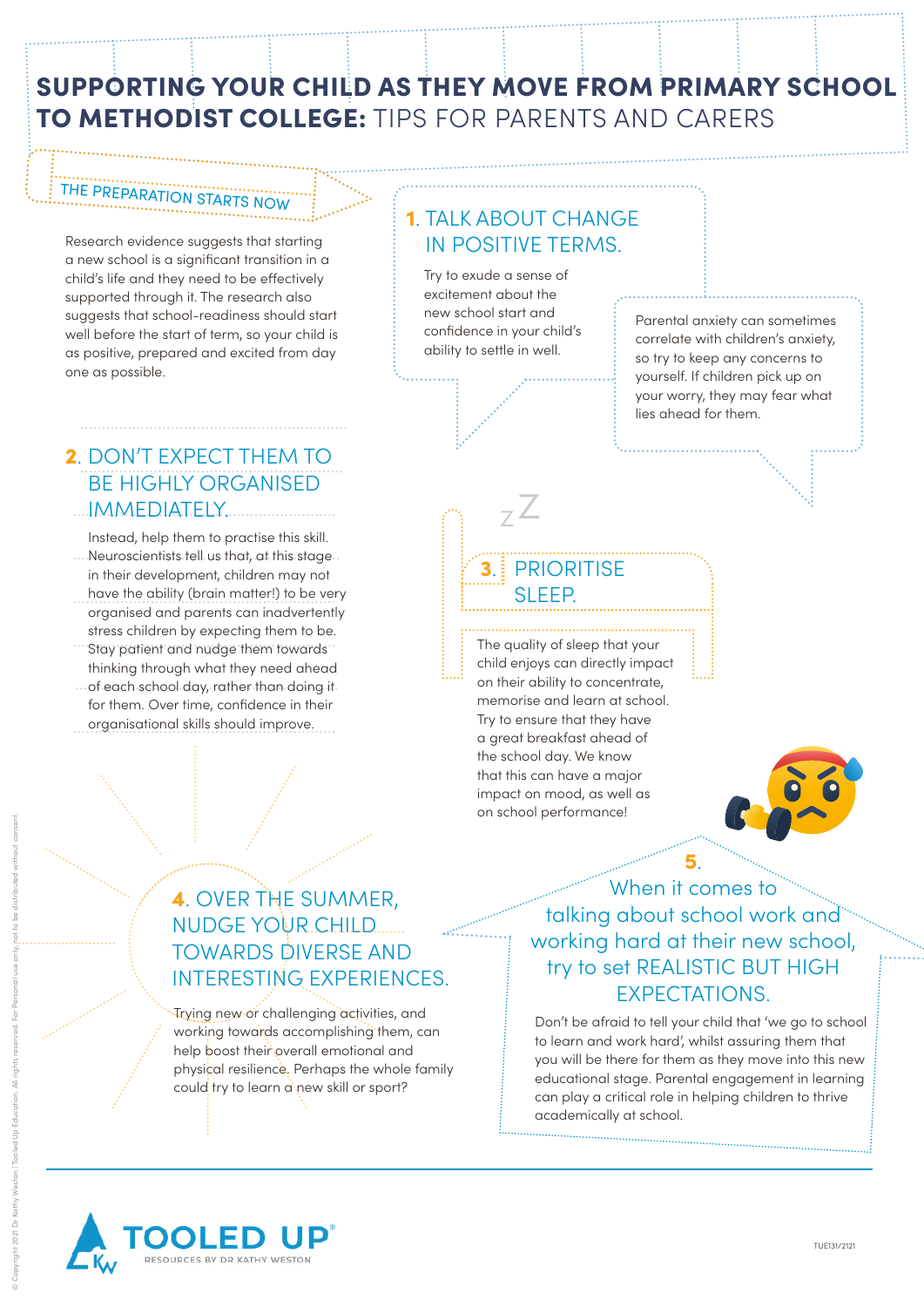#### SUPPORTING YOUR CHILD AS THEY MOVE FROM PRIMARY SCHOOL TO METHODIST COLLEGE: 10 TIPS FOR PARENTS AND CARERS

## 6. ENSURE THAT YOUR CHILD HAS A STRONG SENSE OF YOUR FAMILY DIGITAL VALUES

and digital hygiene. This is particularly important for children who might be taking phones to school or on a school journey for the first time.

Try to open up family chat about how to stay safe online.

 $\mathbb{C}^2$ 

7 . IF YOUR CHILD IS A LITTLE BIT 'WOBBLY'

or even very anxious, about starting 'big' school, make sure they understand that everyone is 'in the same boat'. Listen to any worries supportively, but don't overly reassure them. Instead, proactively encourage them to think through ideas that might lessen worries. Perhaps they are afraid of travelling on the school bus for the first time. What ideas can you come up with together, to deal with this? (hint: try a practice bus run? Agree to catch the bus with another child?). 1

## 8. TALK TO YOUR CHILDREN ABOUT THE IMPORTANCE OF KINDNESS

TOWARDS OTHERS. How might they help other children settle in during their first week? Encouraging altruism towards other children can actually enhance your own child's selfesteem and general wellbeing.

?

?

**?**



## **9. TEACH YOUR CHILD THAT THEY** HAVE THE AGENCY, ABILITY AND SKILL SET TO FORM FRIENDSHIPS.

Hone their social skills by thinking through conversation starters as a family. How might they initiate a conversation with another child on their first day? Which conversation openers might help to get the chat going?



10. As tempting as it is, when school starts, TRY NOT TO BOMBARD CHILDREN WITH TOO MANY QUESTIONS AT THE END OF THE

They will have put in a tremendous amount of physical and mental effort just to get through it! Give them time, their tea, and then maybe, just maybe, they might open up and let you know how they got on.



<sup>1</sup> Parents of very anxious children might benefit from reading Professor Cathy Creswell's (2019) book, *Helping Your Child with Fears and Worries: A Self-Help Guide for Parents*, which explains evidence-based approaches to childhood anxiety.